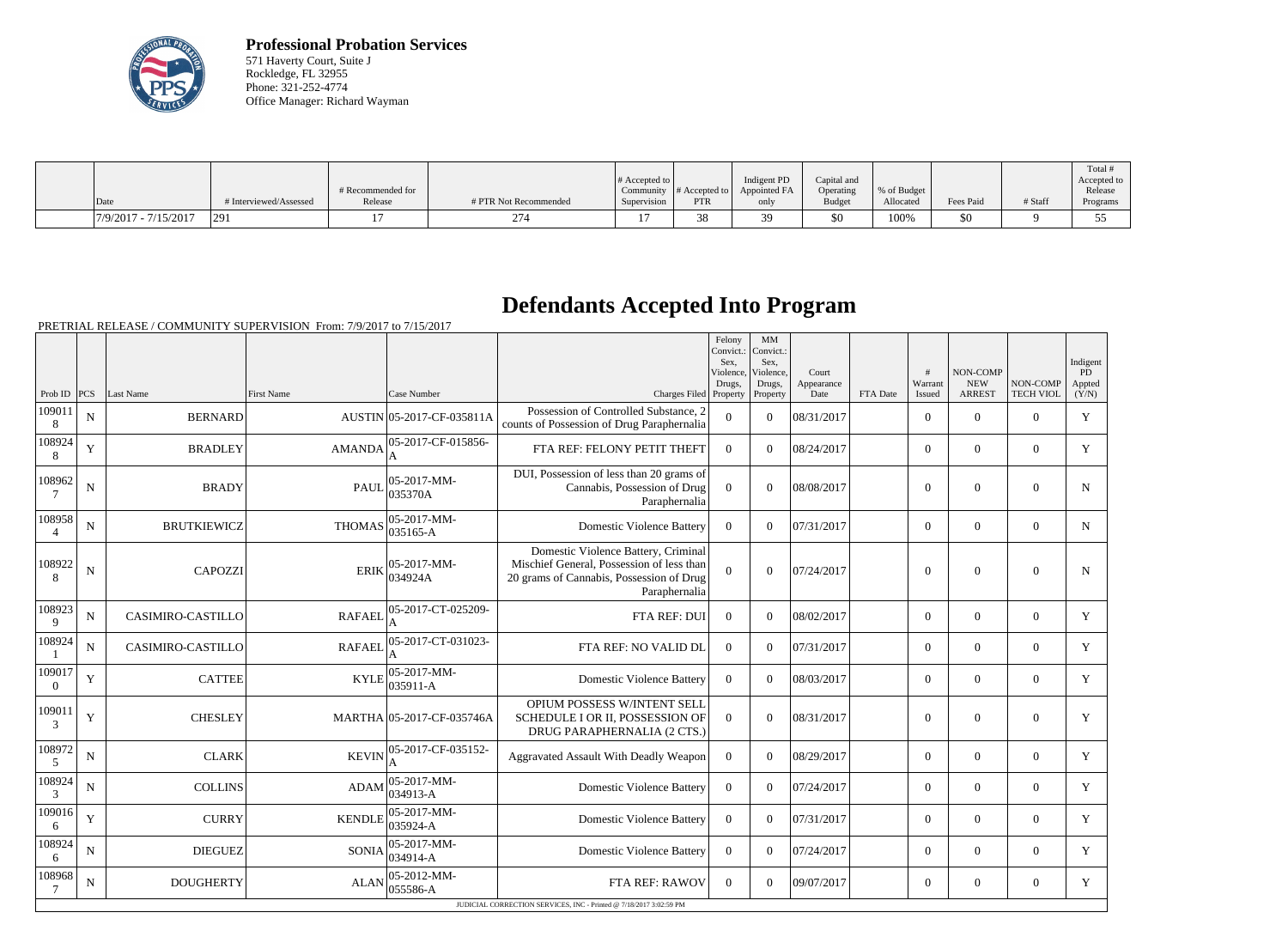## **Defendants Accepted Into Program**

PRETRIAL RELEASE / COMMUNITY SUPERVISION From: 7/9/2017 to 7/15/2017

|                       |             |                 |                    |                                                                                |                                                                                        | Felony<br>Convict.:<br>Sex. | MM<br>Convict.:<br>Sex,         |                             |          |                   |                                         |                              | Indigent                     |
|-----------------------|-------------|-----------------|--------------------|--------------------------------------------------------------------------------|----------------------------------------------------------------------------------------|-----------------------------|---------------------------------|-----------------------------|----------|-------------------|-----------------------------------------|------------------------------|------------------------------|
| Prob ID               | PCS         | Last Name       | First Name         | Case Number                                                                    | Charges Filed Property                                                                 | Violence,<br>Drugs,         | Violence,<br>Drugs,<br>Property | Court<br>Appearance<br>Date | FTA Date | Warrant<br>Issued | NON-COMP<br><b>NEW</b><br><b>ARREST</b> | NON-COMP<br><b>TECH VIOL</b> | <b>PD</b><br>Appted<br>(Y/N) |
| 109016<br>8           | $\mathbf Y$ | <b>ESTES</b>    |                    | JOHN 05-2017-CT-035916A                                                        | DUI, DUI with Property Damage, Leaving<br>the Scene of an Accident with Prop<br>Damage | $\Omega$                    | $\Omega$                        | 07/31/2017                  |          | $\overline{0}$    | $\Omega$                                | $\Omega$                     | $\mathbf Y$                  |
| 109016<br>$\mathbf Q$ | Y           | <b>EYSTER</b>   | <b>ANDREW</b>      | 05-2017-MM-<br>035909-A                                                        | <b>Domestic Violence Battery</b>                                                       | $\Omega$                    | $\Omega$                        | 08/03/2017                  |          | $\overline{0}$    | $\Omega$                                | $\Omega$                     | N                            |
| 108992                | $\mathbf N$ | <b>FAIELLO</b>  | <b>DENISE</b>      | 05-2017-MM-<br>035534A                                                         | 2 counts of Domestic Violence Battery                                                  | $\overline{0}$              | $\theta$                        | 07/31/2017                  |          | $\overline{0}$    | $\Omega$                                | $\Omega$                     | Y                            |
| 108929                | N           | <b>HALGREN</b>  | <b>GUY</b>         | $05-2017-MM$ -<br>035014A                                                      | VOMO: POSS OF OPEN CONTAINER,<br>Resisting Officer without Violence                    | $\theta$                    | $\Omega$                        | 08/07/2017                  |          | $\overline{0}$    | $\overline{0}$                          | $\Omega$                     | N                            |
| 108924<br>5           | $\mathbf N$ | <b>HARRIS</b>   |                    | CRUZ 05-2017-CT-034928A                                                        | DUI, DUI with Property Damage, No Valid<br>Driver's License                            | $\theta$                    | $\Omega$                        | 07/24/2017                  |          | $\boldsymbol{0}$  | $\Omega$                                | $\Omega$                     | $\mathbf Y$                  |
| 109017                | N           | <b>HARTSOCK</b> | <b>KENNETH</b>     | 05-2017-CT-035905-                                                             | <b>DUI</b>                                                                             | $\Omega$                    | $\Omega$                        | 07/31/2017                  |          | $\boldsymbol{0}$  | $\overline{0}$                          | $\Omega$                     | Y                            |
| 109011<br>4           | Y           | <b>HILLARD</b>  |                    | KRYSTLE 05-2017-CF-035728A                                                     | POSSESSION OF<br>METHAMPHETAMINE, Possession of<br>Drug Paraphernalia                  | $\Omega$                    | $\theta$                        | 08/31/2017                  |          | $\overline{0}$    | $\Omega$                                | $\Omega$                     | Y                            |
| 109009                | ${\bf N}$   | <b>HOLT</b>     | <b>KIMBERLY</b>    | 05-2017-CF-035733-                                                             | <b>Aggravated Child Abuse</b>                                                          | $\Omega$                    | $\Omega$                        | 08/31/2017                  |          | $\overline{0}$    | $\overline{0}$                          | $\theta$                     | N                            |
| 109010                | Y           | <b>HUGHEY</b>   | <b>CHRISTOPHER</b> | 05-2017-MM-<br>035825-A                                                        | <b>Domestic Violence Battery</b>                                                       | $\Omega$                    | $\theta$                        | 08/03/2017                  |          | $\boldsymbol{0}$  | $\Omega$                                | $\theta$                     | $\mathbf Y$                  |
| 108921<br>5           | N           | <b>KASPER</b>   | <b>BRANDON</b>     | 05-2017-CT-034944-                                                             | Refuse Breath Urine Blood DUI Test After<br>Prev Susp                                  | $\overline{0}$              | $\theta$                        | 07/31/2017                  |          | $\mathbf{0}$      | $\Omega$                                | $\Omega$                     | N                            |
| 108941<br>6           | $\mathbf N$ | <b>KOLADYCZ</b> | <b>CANDICE</b>     | 05-2017-MM-<br>035015-A                                                        | <b>Domestic Violence Battery</b>                                                       | $\overline{0}$              | $\Omega$                        | 08/31/2017                  |          | $\overline{0}$    | $\Omega$                                | $\theta$                     | Y                            |
| 108942<br>5           | N           | <b>KOVAK</b>    | <b>JILL</b>        | 05-2017-MM-<br>034982-A                                                        | <b>Domestic Violence Battery</b>                                                       | $\Omega$                    | $\Omega$                        | 08/03/2017                  |          | $\mathbf{0}$      | $\overline{0}$                          | $\overline{0}$               | N                            |
| 108924<br>2           | $\mathbf N$ | <b>LANE</b>     | <b>ANDREW</b>      | 05-2017-MM-<br>034920-A                                                        | <b>Domestic Violence Battery</b>                                                       | $\overline{0}$              | $\theta$                        | 07/24/2017                  |          | $\overline{0}$    | $\overline{0}$                          | $\overline{0}$               | Y                            |
| 108921<br>4           | ${\bf N}$   | <b>LATULIP</b>  |                    | BRUCE $\Big _{\Lambda}^{05-\overline{2017}-\overline{\text{CT-034940-}}}$<br>A | DUI                                                                                    | $\overline{0}$              | $\overline{0}$                  | 07/31/2017                  |          | $\boldsymbol{0}$  | $\boldsymbol{0}$                        | $\overline{0}$               | $N_{\odot}$                  |
| 109017<br>3           | ${\bf N}$   | <b>LOKEY</b>    | <b>GARRARD</b>     | 05-2017-MM-<br>035912-A                                                        | <b>Battery Dating Violence</b>                                                         | $\overline{0}$              | $\boldsymbol{0}$                | 08/03/2017                  |          | $\mathbf{0}$      | $\mathbf{0}$                            | $\overline{0}$               | Y                            |
| 108942                | ${\bf N}$   | <b>LYLES</b>    | <b>CHRISTOPHER</b> | 05-2017-MM-<br>034984-A                                                        | <b>Domestic Violence Battery</b>                                                       | $\overline{0}$              | $\overline{0}$                  | 08/03/2017                  |          | $\overline{0}$    | $\boldsymbol{0}$                        | $\overline{0}$               | N                            |
| 109017                | Y           | <b>MANGUM</b>   | <b>JULIAN</b>      | 05-2017-CF-035896-                                                             | Battery On Person 65 Or Older                                                          | $\overline{0}$              | $\theta$                        | 09/05/2017                  |          | $\overline{0}$    | $\overline{0}$                          | $\overline{0}$               | Y                            |
| 108990                | $\mathbf Y$ | <b>MATTHEWS</b> | <b>JESSE</b>       | 05-2017-MM-<br>035524-A                                                        | <b>Domestic Violence Battery</b>                                                       | $\overline{0}$              | $\overline{0}$                  | 07/31/2017                  |          | $\mathbf{0}$      | $\boldsymbol{0}$                        | $\overline{0}$               | N                            |
| 108925<br>2           | ${\bf N}$   | <b>MCQUEER</b>  | <b>MONICA</b>      | 05-2017-MM-<br>$ 034931 - A$                                                   | <b>Domestic Violence Battery</b>                                                       | $\overline{0}$              | $\overline{0}$                  | 07/24/2017                  |          | $\overline{0}$    | $\overline{0}$                          | $\overline{0}$               | Y                            |
| 109017                | $\mathbf Y$ | <b>MORCKEL</b>  | <b>SCOTT</b>       | 05-2017-MM-<br>035927-A                                                        | <b>Domestic Violence Battery</b>                                                       | $\overline{0}$              | $\overline{0}$                  | 08/07/2017                  |          | $\overline{0}$    | $\boldsymbol{0}$                        | $\overline{0}$               | Y                            |
| 108972<br>2           | Y           | <b>MOREY</b>    | <b>JEAN</b>        | 05-2017-MM-<br>035352A                                                         | Domestic Violence Battery, Resisting<br>Officer without Violence                       | $\overline{0}$              | $\overline{0}$                  | 07/31/2017                  |          | $\overline{0}$    | $\boldsymbol{0}$                        | $\overline{0}$               | Y                            |
| 108938                | ${\bf N}$   | <b>NEYLON</b>   | <b>DAVID</b>       | $05-2017-MM$ -<br>034989-A                                                     | <b>Domestic Violence Battery</b>                                                       | $\overline{0}$              | $\overline{0}$                  | 08/29/2017                  |          | $\mathbf{0}$      | $\boldsymbol{0}$                        | $\boldsymbol{0}$             | N                            |
|                       |             |                 |                    |                                                                                | JUDICIAL CORRECTION SERVICES, INC - Printed @ 7/18/2017 3:02:59 PM                     |                             |                                 |                             |          |                   |                                         |                              |                              |